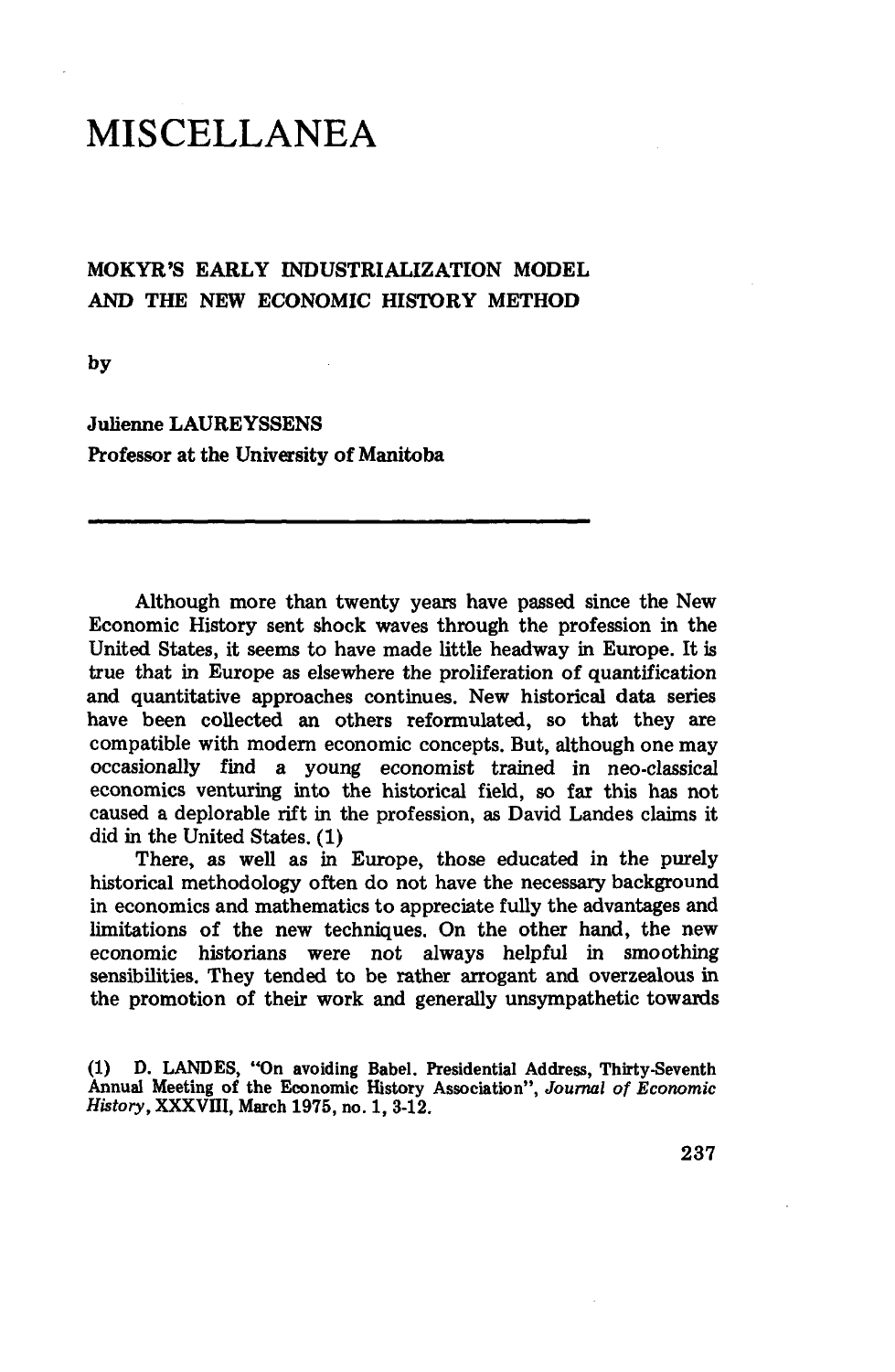the view that their approach should be made more comprehensible to their fellow scholars.

From this resulted, as Landed called it in his presidential address to the 1978 meeting of the American Economic History Association, a "Babel" situation. It has now become necessary to distinguish the "economic-historian, historian" from the "economichistorican, economist", and the two species hardly communicate. The traditional economic historian, unfortunately, had to face a distressing choice : either to made a considerable effort at retooling skills or to continue in the old ways, thereby seeming to take a backseat in the profession.

In Europe, the attitude of dismissing the invasion of the discipline by formal economics as a "typical American aberration" with no relevance to Europe, is still very prevalent. However, a twenty year old "aberration" starts to acquire a certain aura of normalcy. It seems that the new economic history is here to stay and will eventually also invade the old world.

Europe's educational system was slow to incorporate new methods from various ancillary disciplines. Only a little more than a decade ago the curriculum at the major universities in Belgium was changed so as to make it possible for regular history students to take some basic economics and statistics as options. Although these courses do help, familiarity with elementary economic principes and theories and some basic statistical techniques is not sufficient to grasp fully the possibilities and limitations of the neo-classical theoretical approach, let alone use it. Therefore, most new economic historians are and need to be fully trained economists. Regrettably, among some U.S. economists, this may have created the tendency to regard economic history as a mere area for empirical work, as another field for applied economics, elevated to the status of a speciality by calling it "cliometrics". Is this fairly recent change in nomenclature an admission of failure to renew the discipline of economic history or an attempt to gain stature in eyes of the economists ? In any case, the economist cannot claim to be an economic historian just because he deals with economic problems in the past. The mere use of historical data to test economic models and theories does not make one an historian. The historians justifiably may reject those parts of the cliometricians' output that are mere exercises in econometrics, where historical data are "tried out for a fit" for economic models.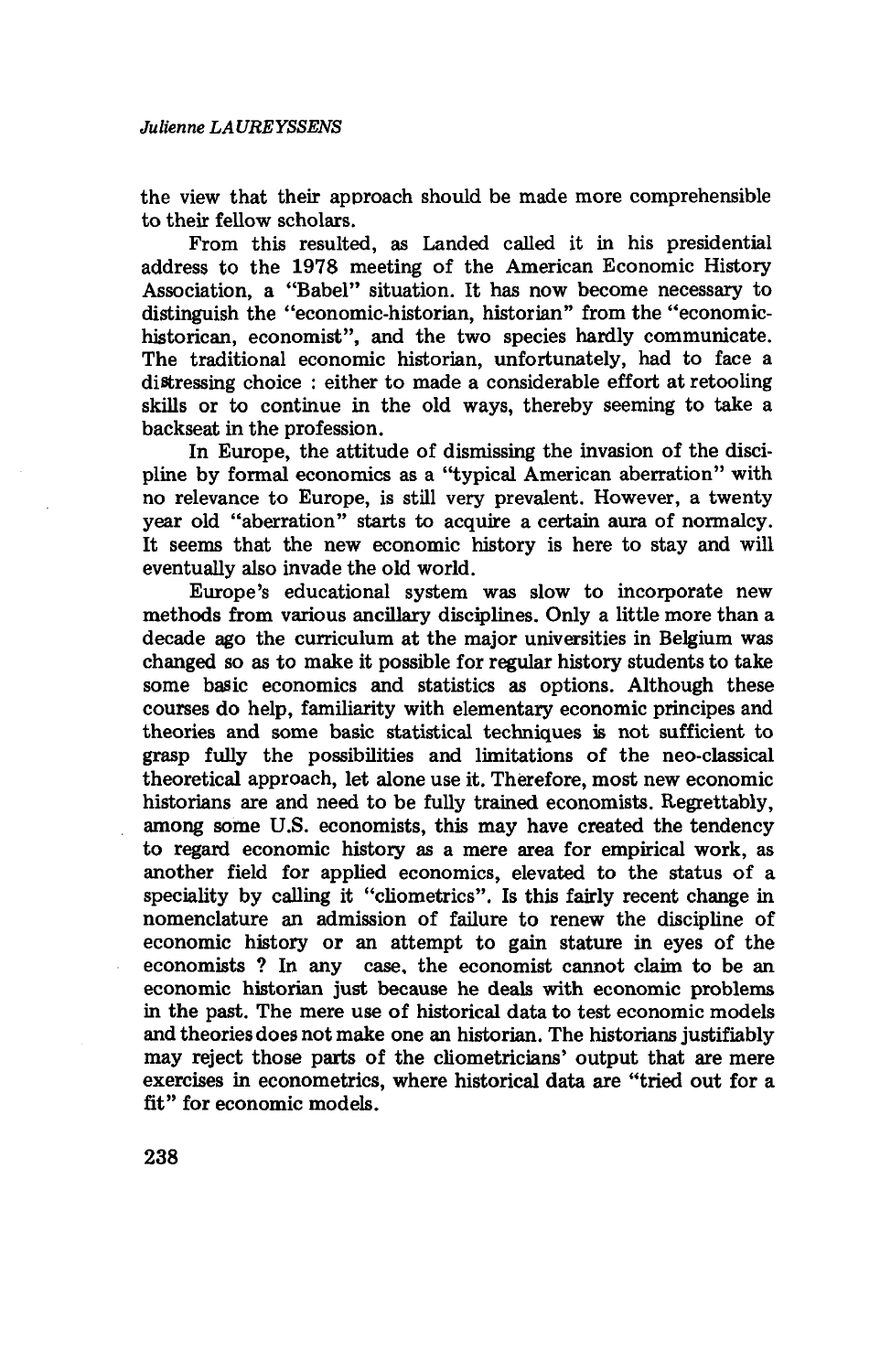The best work by economists-historians such as that of Fogel and Engerman, Williamson or Douglas North can not be so easily dismissed. With few exceptions, the new economic historians have not ventured outside North America and their work was therefore easily ignored. However, in a book called "Industrialization in the Low Countries, 1795-1850", (2) Joel Mokyr tackled a complex and important European issue. Although it was published in 1976, one gets the impression that, especially in Belgium, it has not been given the attention that the importance of its subject deserves. One wonders if this is not due to the above mentioned "Babel" phenomenon.

Joel Mokyr is a self-confessed cliometrician and with "Industrialization" he earned a Ph.D. at Yale University. Maybe youth explains the arrogant tone of the book The belittling way he treats respected historians on whose spadework he relies heavily, did not help to create the goodwill necessary for the acceptance of his approach. He proposes nothing less than a "model for early European industrialization". According to Mokyr, the early industrialization of Belgium was made possible by the existance of widespread rural industries which kept the wage level low. The relatively high wages levels in the Netherlands explains this country's retardation in spite of apparent initial advantages. His model explains why the low wage is necessary and how it leads to capital accumulation in the modern sector. How the author deals with evidence throughout the book as well as the actual model, which is a composite and an elaboration of existing economic models, offer good examples of the neo-classical approach But first, it is maybe helpful to summerize and evaluate what this approach entails.

> **\* \* \***

Neo-classical economics presents a synthesis of Marshallian and Keynesian economic traditions. It is essentially a theory of choice. From the premise that the economic problem is one of relative scarcity of resources, neo-classical theory explores and attempts to

(2) J. MOKYR, *Industralization in the Low Countries (1795-1850).* Yale University Press, New Haven and London, 1976.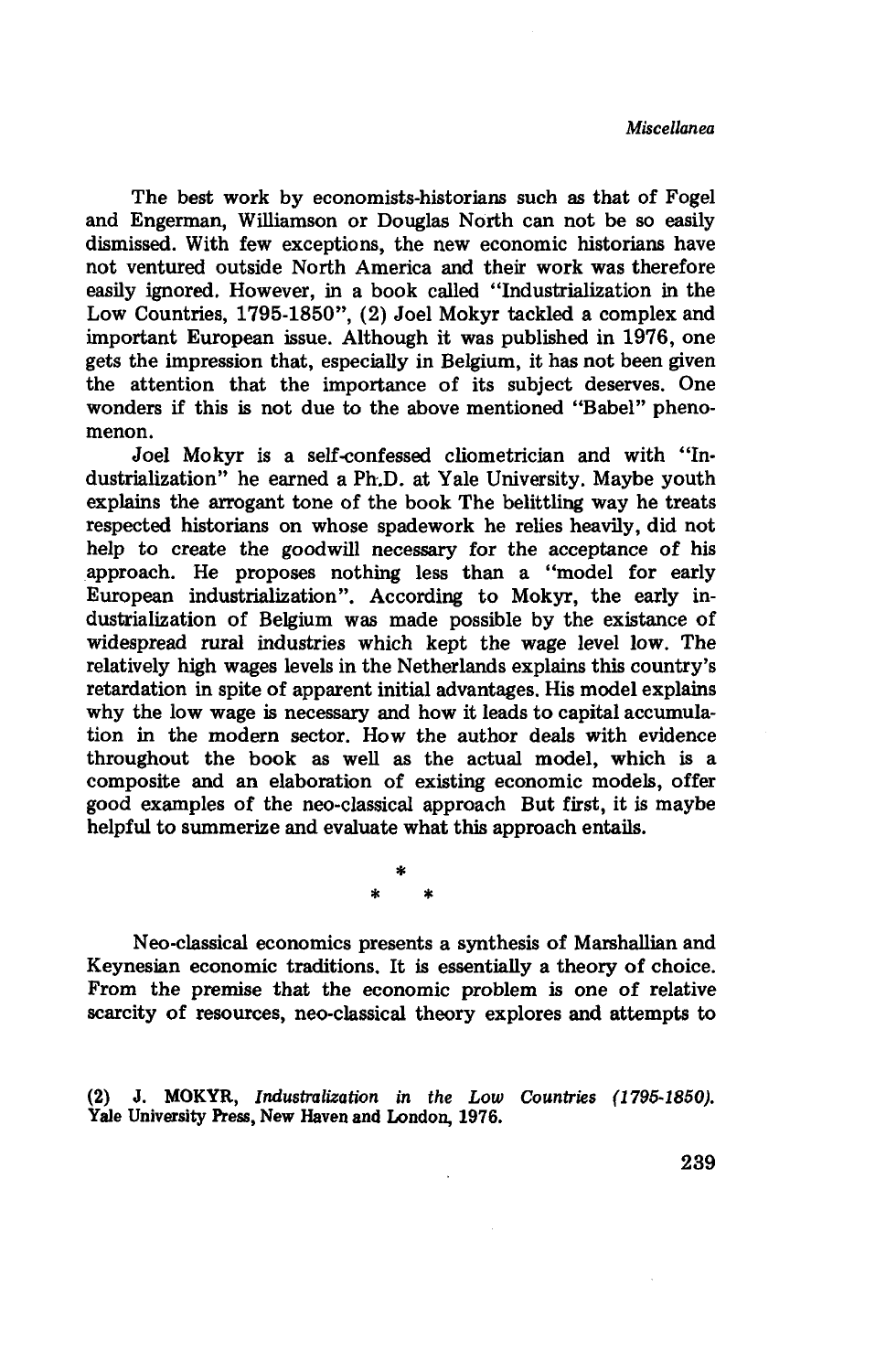explain human behaviour in terms of alternative uses of those resources and the costs of those alternatives. This approach is extremely fruitful in clarifying decision-making at a given point in time. Although hypotheses are derived from the behaviour of individuals who are assumed to maximize the benefits from perceived options, the theory nonetheless attempts to explain group behaviour.

Consequently, a degree of aggregation and abstraction is required that forecloses any explanation of particular decisions by a human actor or of a particular historical event.

In the building of the theory, strict rules derived from the natural sciences are followed. The conditions under which the theory is to apply, the basic variables which come into play and the relationships between the variables are formally defined so that the hypotheses and the predictions that derive from the theory are subject to refutation by logic and by accepted testing procedures. The testing of such theories requires the use of quantitative methods developed by statistics and econometrics.

In sum, neo-classical theory offers a powerful analytic tool in the analysis of choice, explicit hypotheses, established testing procedures and the sophisticated use of quantitative data.

Adopting the neo-classical analytical approach and applying some of the derived theoretical models to economies in the past, new economic historians so far have been able to revise and reappraise a good number of interpretations of historical economic development. The approach provides insights into the interplay of economic variables which permits to examine more clearly the important aspects of the issue. Their focus on the use of quantitative data, not only (as old economic historians do) to provide supporting evidence, but as an intrinsic part of the analysis, has resulted in a considerable increase in new or more useful quantitative information.

Old economic historians have developed interpretations that weave together a greater number of interdependencies and thus produce valuable insights into broad developments over time. The best historical work, whatever the scope of the subject at hand, contains theorizing of some kind as well as description. However, without a rigorous analytical approach, too often only impressionistic views emerge. These insights thus acquired might be illuminating and stimulating — and with the best historians they ususally are  $$ but they cannot be subjected to scientific testing and refutation. In addition, any historical interpretation contains "if" statements and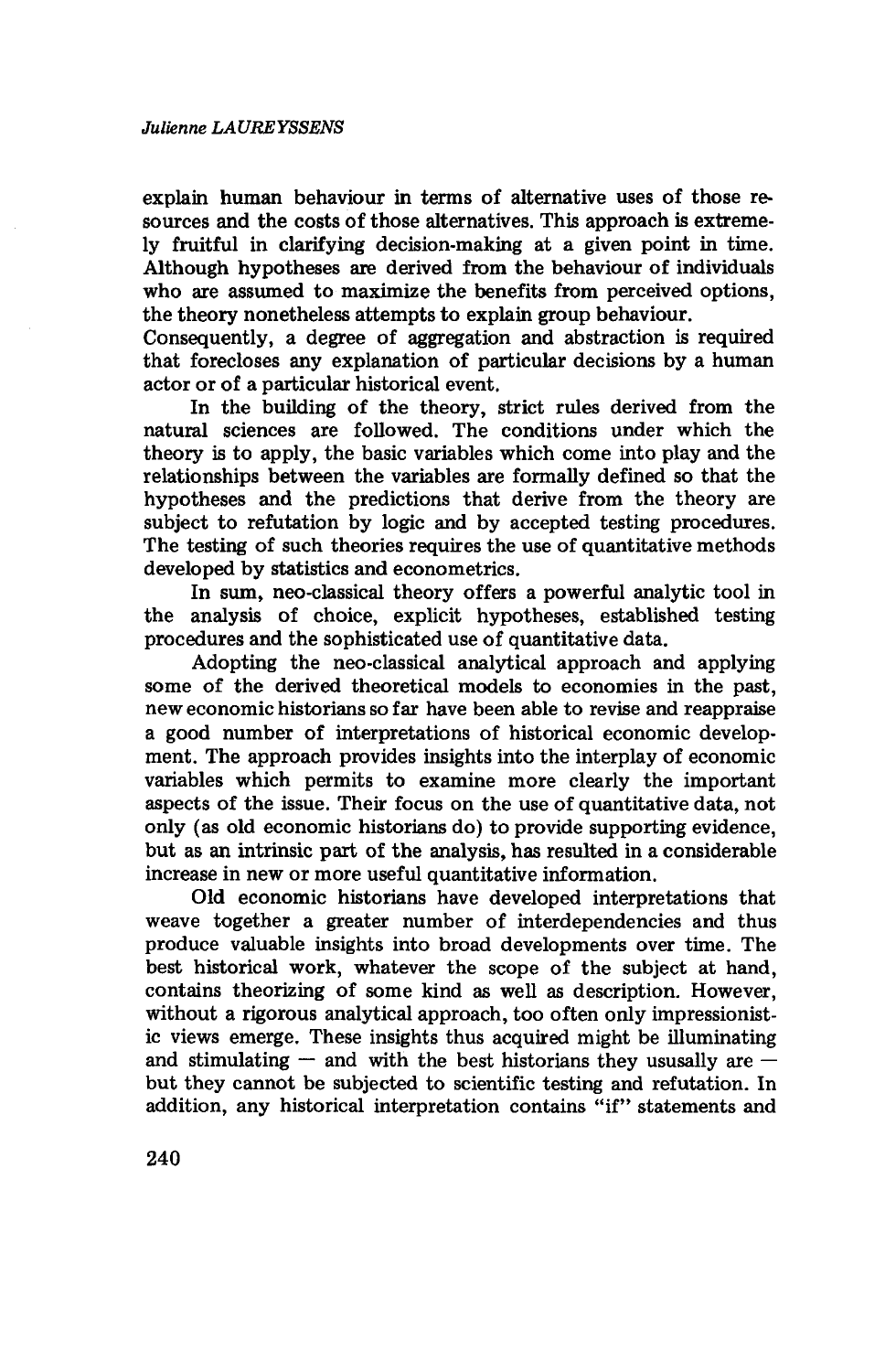certain behavioural hypotheses; in other words, the explanation is only valid, if a consensus about the prevailing conditions exists and if it is agreed that people react as described. Many historians however neglect to make these assumptions or hypotheses explicit.

The most frequent criticism leveled against the new economic historians is their extensive reliance on quantitative methods in the face **of** the poor quality of the data that are at the disposal **of** historians, especially for the earlier periods and more specifically for Europe. Here we have **to** agree with Douglas North and Donald Me Closkey that we have only started **to** scratch the surface. (3) Fortunately, the possibilities created by the combination of traditional historical criticism, modern quantitative methods including the use of computers, and the advances made in statistics are very promising. While historical criticism can make us aware of the limitations **of** a source, statistics alone can give us indications on its proper use in the face of these limitations. For instance, statistics cann tell us with far greater certainty how large a sample must be, or how few observations we need in order to derive sound inferences from the source and moreover statistical theory can tell us how to proceed with the task. (4) For those areas of economic history that can be subjected to quantification, **—** and those areas are more numerous than is generally realized by historians **—** the use **of** the most advanced methods is therefore indicated.

The most basic criticism that can be directed towards the new economic historians is that their efforts have been largely limited, so far, to the application **of** neo-classical theories and models to the past. The results are less impressive than those **of** the economist because **of** the inadequacy and scarcity **of** historical data. The explanatory power **is** also limited because of the basis deficiencies **of** existing neo-classical theories and models for the purposes **of** the historian.

<sup>(3)</sup> D. McCLOSKEY, "Does the Past have Useful Economics ?" *Journal of Economic Literature,* June 1976, XIV, 2, pp. 434461. D. NORTH, "The New Economic History after twenty years", *American behavioral Scientist,* 21, no. 2, Nov.-Dec. 1977, pp. 187-200. IDEM, "Structure and Performance **:** The Task of Economic History", *Journal of Economic Literature,* XVI (Sept. 1978), pp. 963- 978.

<sup>(4)</sup> **An** example of this type of contribution **is** B. SPENCER, "Size of population and variability of demographic Data (17th and 18th Century)", *Genus,* XXXII, no. 34,1976.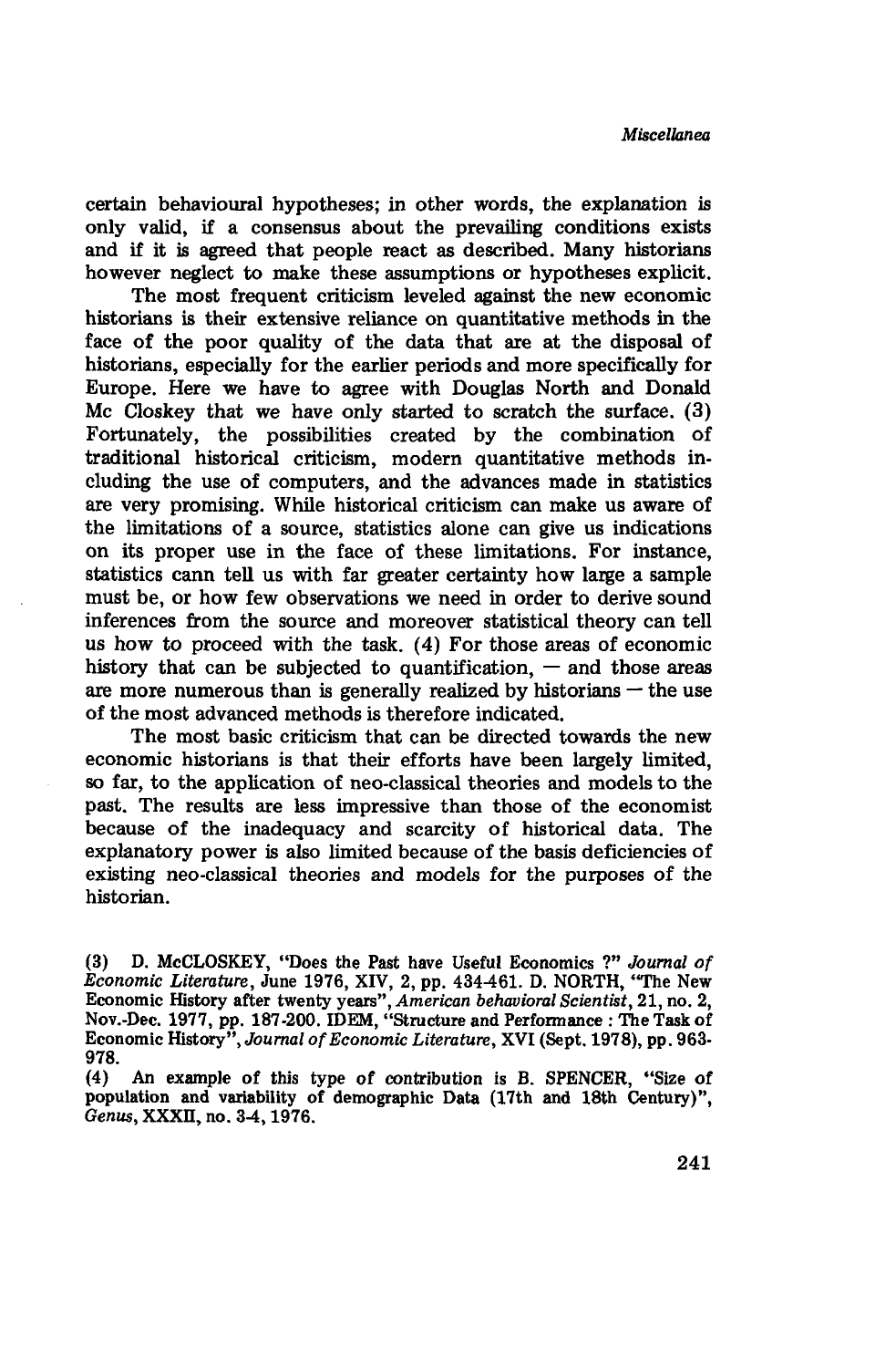We are referring in the first place to the lack of real time in any model. Most models are "static", meaning that a time element does not enter into it at all. Some models are said to be "dynamic", but this merely means the tracing of a certain course, the different stages of which are dated from time zero to period one... to period n. Neither the starting point nor any subsequent "period" can be identified with any particular historical date.

The reason this approach works for the economist is that he usually considers the historical constraints, or the environment within which decisions are taken, as given. Neo-classical economist have, in other words, focussed on performance and disregarded the underlying structure. (5)

The basic ideological premises underlying neo-classical economics, that first the free market is the most desirable and efficient device for allocating resources and to a great extent, also for distributing the product, and secondly, that individuals operate within that system as rational, calculating human beings, has led to a neglect of consideration for decision-making of institutions such as governments and households (on fertility, for instance) and of the impact of organizational arrangements, such as guilds, unions of corporations. Only during the last decades have economists attempted to explore, for instance, the economics of bureaucracies or of large corporate bodies. (\*)

According to North, economist have worked under the assumption that there are no costs involved in operating the economic stystem. These are costs that derive from the existence or absence of particular governmental or private institutions encouraging or inhibiting profitable productive activity. These are loosely

<sup>(5)</sup> D. NORTH has dealt effectively with this aspect in particular in his article, "Structure and performance..., op.cit.", and in "The New Economic History... op.cit." We are heavily indebted to North for this part of the survey.

 $(*)$  I do not mean that economists have neglected such developments of the market structure as concentration of power in the hands of few corporations e.g. oligopoly. But that they most concentrated on their performance in the market — Only fairly recently they started paying attention to the question of how the profit maximizing behaviour of firms can be influenced by different organizational arrangements which would lead to a more sophisticated theory of the firm. This is related to the economics of bureaucracies, a line of theoretical research that is pursued in some of the major business schools such as Harvard or Carnegie-Mellon.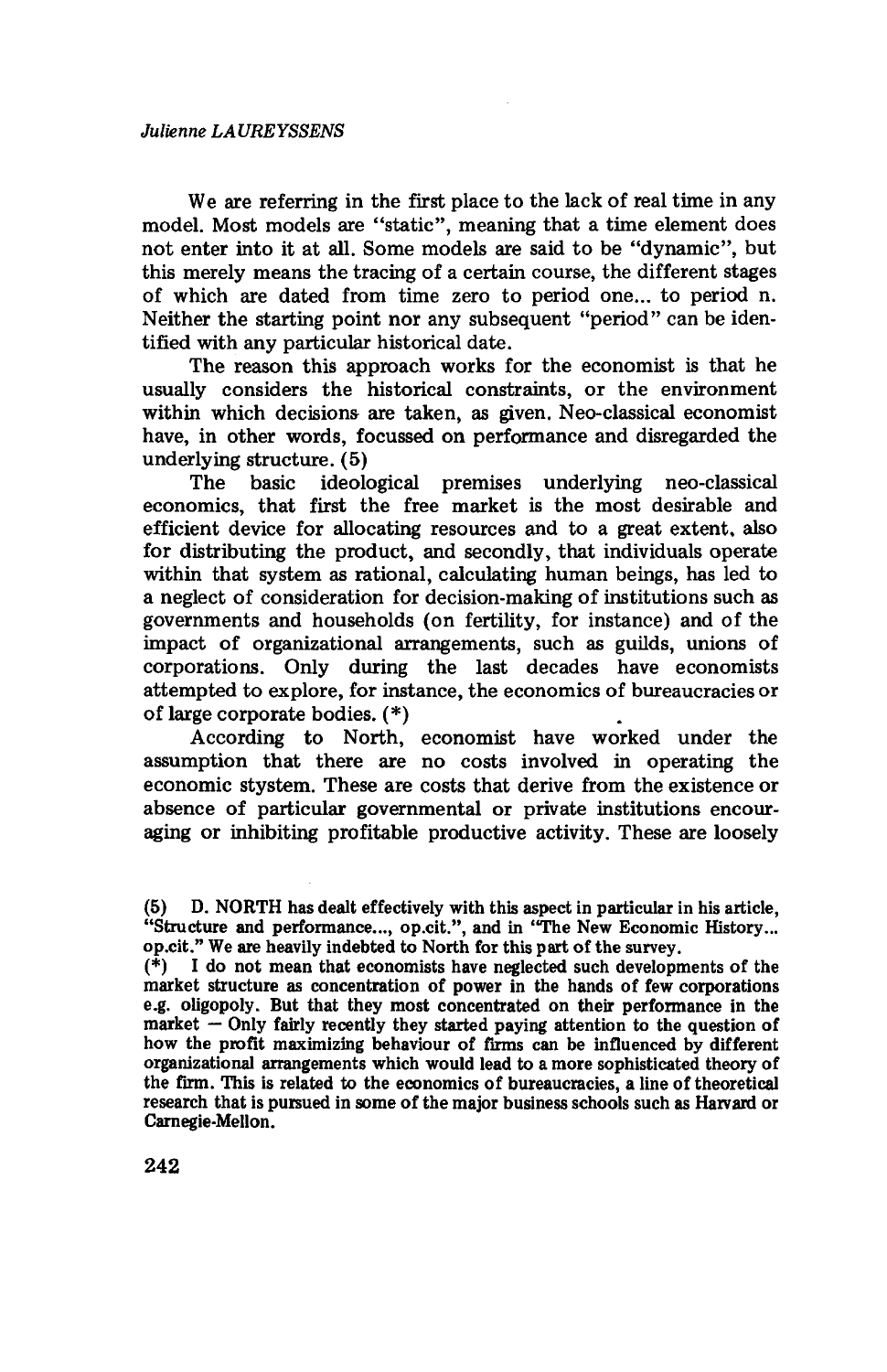identified by economists as "transaction costs." Although well aware of the existence of those costs, most models and theories assume them to be zero or, at best, that they do not change much over time. The historian however, can not work under that assumption because they are precisely the heart of the historian's problem in explaining development.

Transaction costs, according to North, can be said to define the historical constraints within which an economy performs and their elimination determines the profitability together with technological determinants such as technical innovation and economies of scale. The less developed a society, the higher are the transaction costs and commonly institutions are molded by the pressure to reduce transaction costs. Thus corporations evolved among other things, to reduce the risk of investing and the costs of gathering the necessary financial means, while stock markets reduce the cost of information and transferring property rights, etc...

Economists are now addressing themselves to more of these fundamental issues. They have tried, for instance, to relax their assumption of total information and to establish the consequences of decision-making under conditions of risk and uncertainty. Still, there is some doubt as to how far the choice-theoretic approach can lead to useful explanations of historical development since the historian is mainly interested in understanding how the underlying historical structures determine individual decision-making and how human decisions change those inherent constraints. We assume in all this, of course that one aggrees with the basic neo-classical view of the world and of human behaviour.

In conclusion, the new economic historians have made a significant contribution to the advancement of economic history by making historical enquiry a more scientific discipline. The use of the advanced quantitative methods for testing hypotheses has enriched our knowledge of the past and greatly increased the data base. The application of modern economic analysis has produced successful revisions of historical interpretations slighted by the use of implicit theory and vague assumptions. However, the neo-classical economic approach presents real limitations for resolving the complex, fundamental issues of economic history. At the heart of the historical interest lies the problem of economic change, whether it be growth or decline. As North points out, a serious study of economic growth in neo-classical fashion, requires theories dealing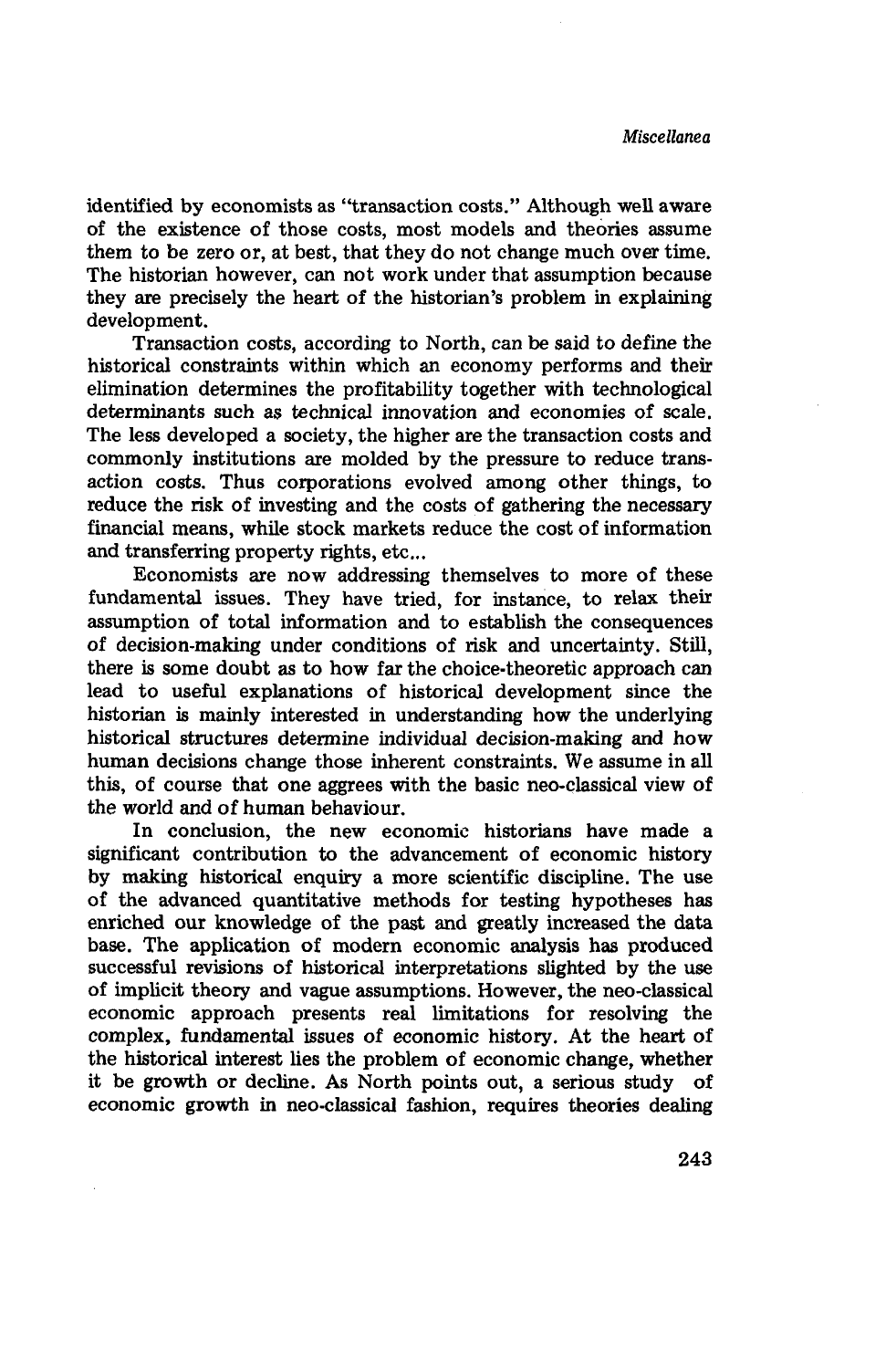with at least such fundamental issues as population growth, technological change, evolution of property rights and a theory of the state. (6) If the new economic historians cannot successfully address these issues their efforts will probably be disappointing and sterile.

Let us now go back to Mokyr's "Industrialization of the Low Countries." From the layout of the book the theoretical approach can be easily demonstrated. After summarily describing the state of the Dutch and Belgian economies around 1795, Mokyr traces subsequent economic development through the first half of the 19th century, contrasting the South's successful industrialization with the North's stagnation. These parts are based on well known published material and literature and a limited amount of archival sources, but the evidence is handled in such a way as to lay the groundwork for the assumptions he will use in his model. Two of the more important ones are that the labour force for the modern sector was mainly drawn from the "pseudo-labour surplus" (\*) generated by the cottage industry in the rural areas surrounding the different growth regions and secondly, that no financial market existed for the modern sector and hence that capital was accumulated by reinvestment of profits.

The advantage of the formal economics method shows up even in these largely descriptive parts of the book. A good example is the handling of an important question concerning the respective roles of circulating and fixed capital. Upon mentioning Lebrun's evidence of the large amounts of liquid capital held by the Verviers wool manufacturers, the question arises if the availability of "working" capital prior to modernization could have played a significant role in the accumulation of fixed capital. If modernization reduced the absolute amount of circulating capital required, then the accumulation of fixed capital could have been financed by partial

<sup>(6)</sup> D. NORTH, *The New Economic History..., op.cit.,* pp. 193-194.

In Mokyr's model, unlike in the original Lewis labour surplus model on which it is based, the labourers are gainfully employed at a mixture of agricultural and industrial activities but Mokyr maintains the predictions from the model are identical.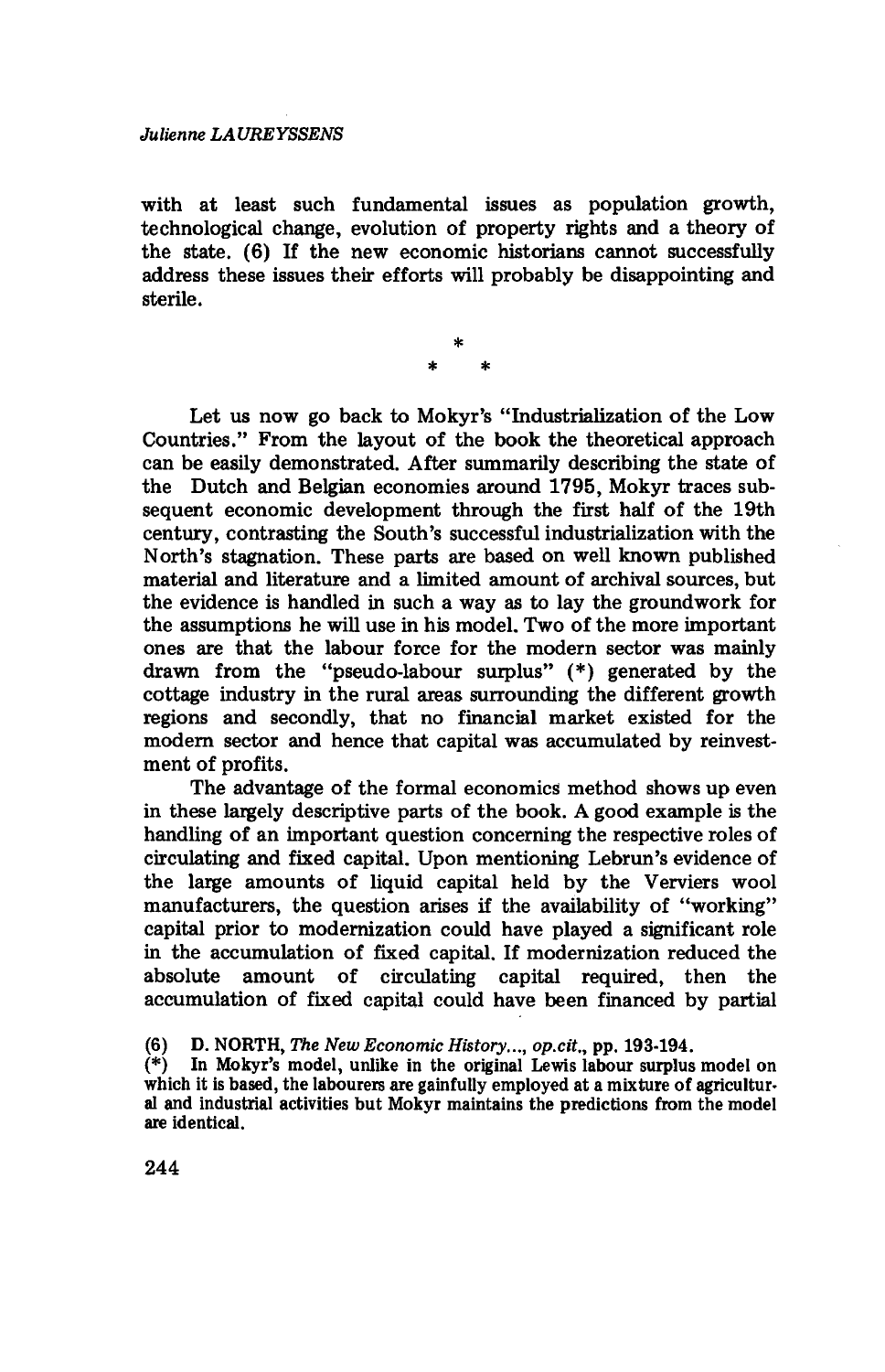substitution of fixed capital for circulating capital. To answer the question, Mokyr develops a formal theory which predicts that for the expansion of the industry rising amounts of *both* fixed and circulation capital would be required and then computes the demand for circulating capital from Lebrun's data, which affirms this point. (7) It is difficult to see how the traditional historian could settle this question on the basis of empirical evidence alone. No wonder the issue has been glossed over in the traditional literature although its significance is clear. The example also illustrates Fogel's point about facts often "impersonating" theories. (8) Historians have been guilty of using data on the different types of capital or investment without specifying or without even being aware of the need of a working hypothesis on their respective roles in the process of capital accumulation.

In chapter four, the author presents his model by first stating the assumptions, then identifying the variables and describing his hypotheses which lead to the presentation of a "growing-up process" that explains how rapid transition to modern industry was possible for the Belgian textile industry while the absence of the key factors prevented the Dutch economy from doing the same. In the following chapters the validity of the model is tested by providing evidence of comparative low wage levels in Belgium in the initial stages and of the persistence of these lower wages throughout the first half of the 19th century. The next chapter is devoted to a discussion of alternative hypotheses which stress other key factors such as resource endowment, demand, entrepreneurship and economic policy. These, of course, according to the author, present less rewarding explanations. Finally, the last chapters discuss some of the consequences of industrialization in the Low Countries.

Mokyr has rather skillfully tried to deal with the limitations of the neo-classical models with regard to the absence of real time, the inherently static nature of the models, the existence of transaction costs, the incorporation of different technologies, prices and population change. To discuss each of these aspects in detail would lead us too far. We will limit our comments to the most important ones.

(7) MOKYR, *op.cit.,* pp. 48-50.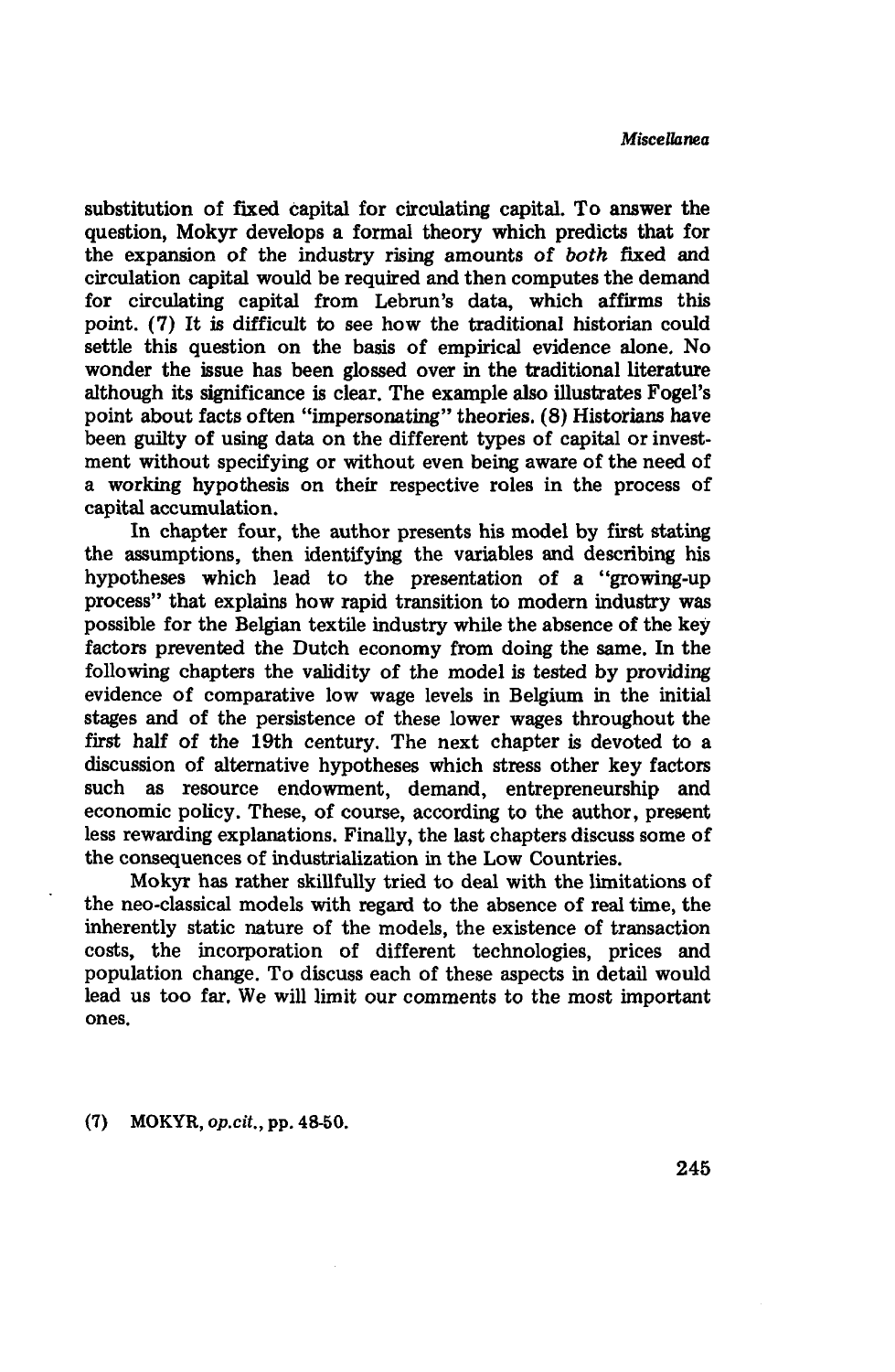Although Mokyr claims generality for his model, it is in fact only applicable to the textile industry. Even if we accept the legitimacy of focussing on this one leading sector, serious problems arise. In particular, for the purpose of simplicity and abstraction he has to assume there exists some product called a "textile" and two ways of producing this product, a traditional and a modern one. Strong assumptions, which are not relaxed afterwards, are related to this. The homogeneity of the product is maintained throughout. Concerning the production function of the traditional sector, the Z-good sector as the author calls it, is assumed to use negligable amounts of fixed capital, to experience constant costs and not to accumulate capital.

However, during the crucial period from the 179O's to the 1820's the growth process that occurred consisted mainly of the introduction of mechanical cotton spinning, the modernisation of the spinning end of the wool manufacturing and the establishment of a textile machine industry in addition to the organizational systems these developments required. The "textile" of the modern sector was thus in fact, at this time, mechanical produced yarn, which was a major input for the weaving and finishing processes, still largely performed by the traditional sector. It would be unreasonable to expect that the greatly increased output of the modernized sector would not have effected any change in the cost situation and the accumulation of capital in the traditional sector. Because of the inadequacy of statistics for that period it is difficult however, to get supporting evidence for this.

Only in the late 1820's did mechanized carding and weaving spread in the cotton and wool sectors. Finally, in the 1840's, successful mechanization of the linen manufacturing led to the ultimate and rapid demise of the traditional cottage industry.

It is, in our opinion, important to preserve the sequence of events because for one thing, the historical environment of the 1840's had significantly changed from the beginning of the 19th century. The above reveals the problems of the neo-classical approach with historical time and specificity.

The problems in dealing with transaction costs can also easily be demonstrated. The author avoided some major theoretical problems in relation to transaction costs by concentrating on the textile industry- It is necessary however to consider other leading sectors. From the late 1820's on, the relative importance of the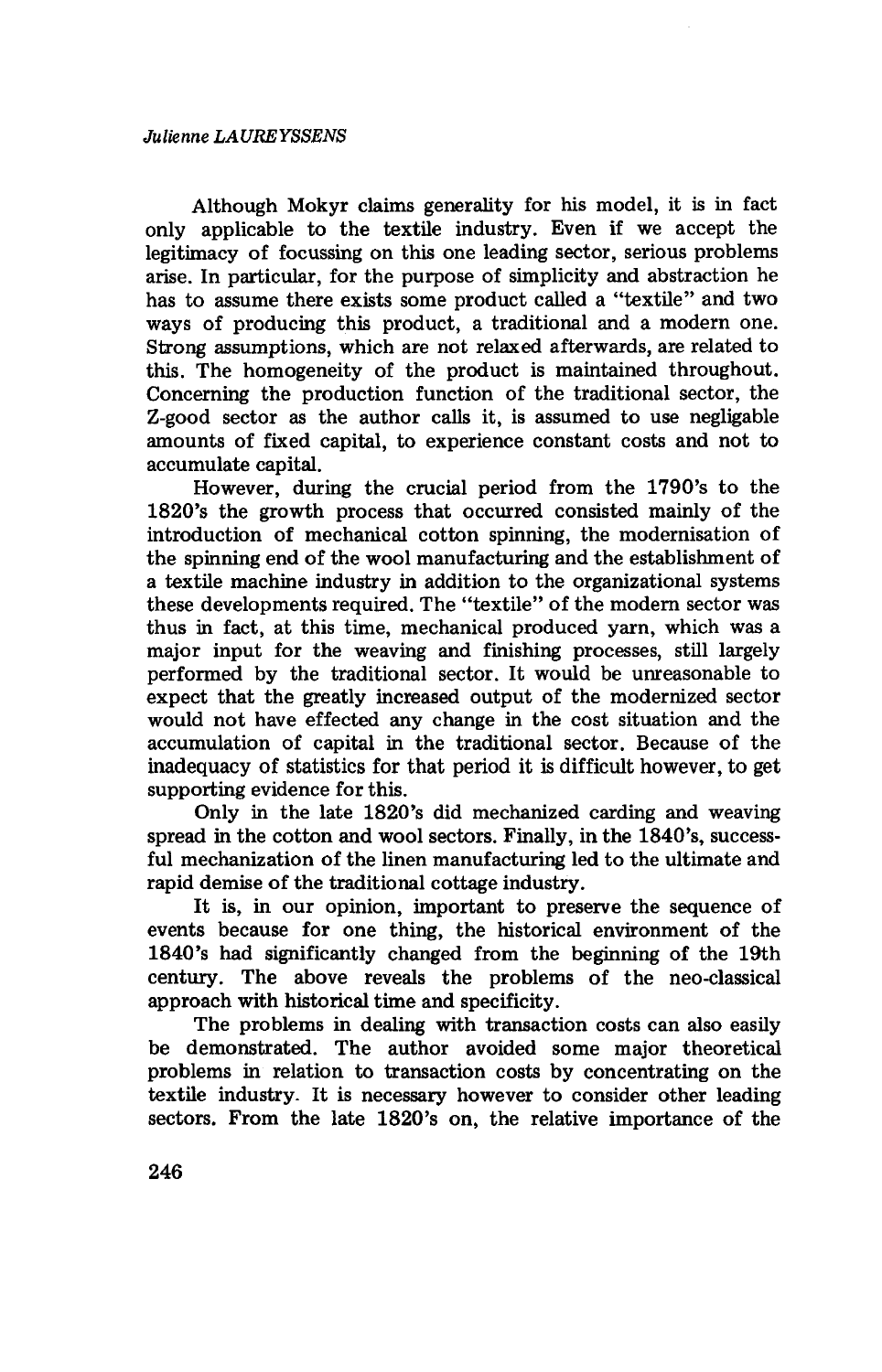textile sector as a vanguard industry fades and focus shifts to a significant extent to the coal and métallurgie sector. It suffices to draw attention **to** some of the "constraints" in these sectors to illustrate the inadequacies **of** Mokyr's model for general application.

In the coal mining industry, grave structural and organizational problems existed because **of** a history **of** antiquated legal and customary practices, which led **to** a fragmentation **of** property rights. This inhibited the accumulation **of** capital and the introduction **of** capitalistic organization. The bottleneck was solved through the creation **of** modern corporations on the initiative **of** capitalists affiliated with financial institutions. (9) A general theory **of** the "growing-up process" in this sector needs at least to incorporate an explanation **of** the growth and role of institutional arrangements and **of** entrepreneurship.

Mokyr's assumption about the reliance on reinvestments **of** profits as the sole source **of** financing capital accumulation will have to be dropped in view **of** the subsequent access to the financial market through the continuing affiliation of the mining companies with investment banks. This also applies to most **of** the modern metallurgical establishments.

Furthermore**,** there **is** a problem with the assumed homogeneity and adaptability **of** the labour force which has repercussions on the wage structure and the profitability **of** modern production. The greater requirements for a variety **of** skills and discipline in these sectors created problems **of** scarcity and other frictions which would distort the picture Mokyr's paints **of** a smooth absorption process **of** the rural labour surplus by the modern sector.

Mokyr also minimizes the role **of** demand factors. This is another assumption that cannot, in our opinion be maintained in the case **of** the metallurgical sector.

Other problems with the assumptions **of** the model can be detected with regard **to** the assumed exogeneity of technological change, the role **of** economic policy etc...

(9) J. LAUREYSSENS, "Le crédit industriel et la Société Générale des Pays-Bas pendant le Régime Hollandais (1815-1830)", *Revue belge d'Histoire contemporaine* — *Belgisch Tijdschrift voor nieuwste geschiedenis (R.B.H.C.-B.T.N.GJ,* III, 1972, 1-2, pp. 135-140 and "The Société Générale and the origin of industrial investment banking", R.B.H.C.-B.T.N.G., IV, 1975, 1-2.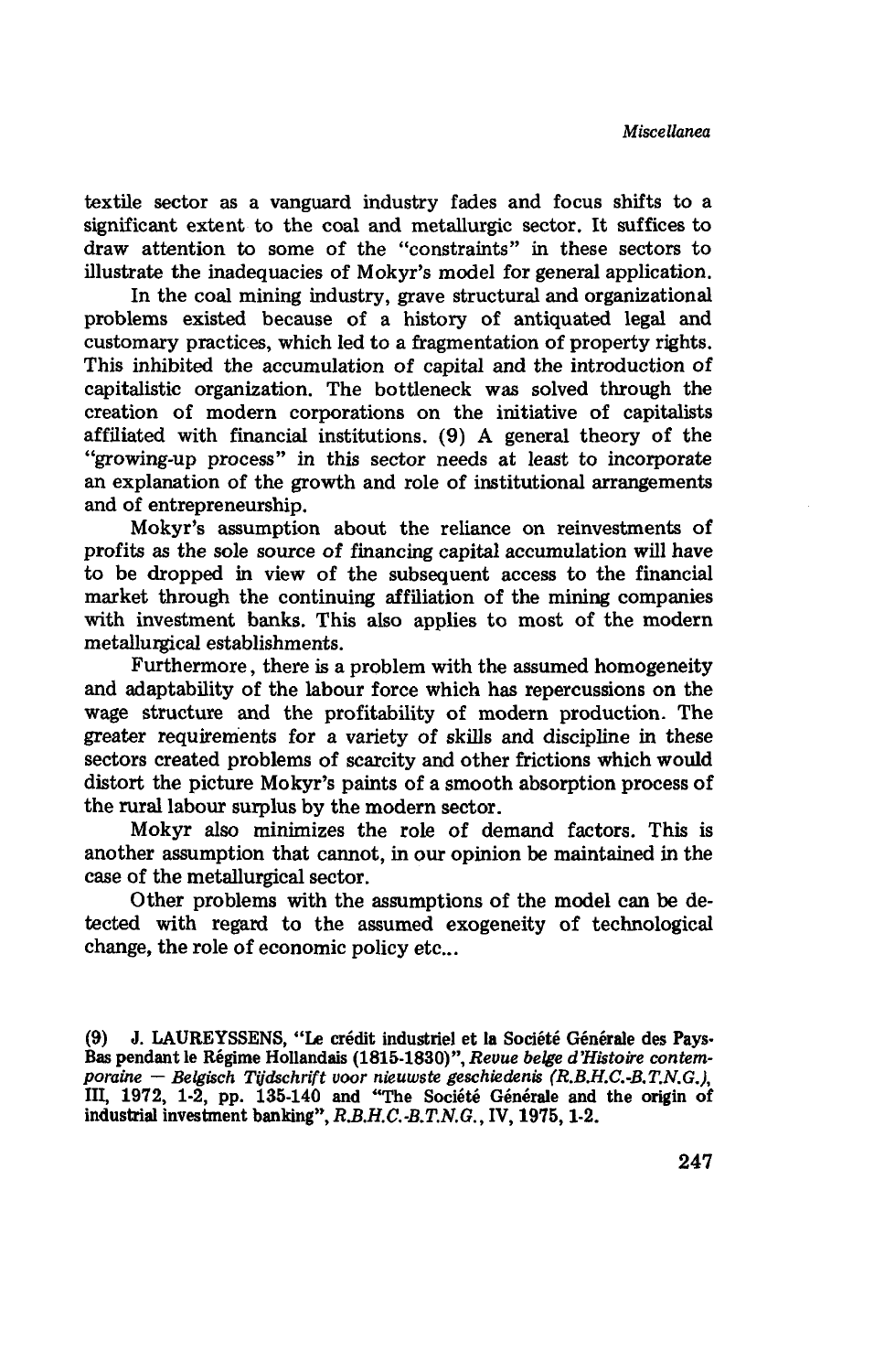In conclusion, a word about the appropriateness of national comparisons for explaining European industrialization. The Netherlands "backwardness" in the face of its neighbours' "forwardness" raises intriguing questions that beg explanation. But, are we likely to gain valuable insights into the European industrialization process by juxtaposing these two countries ? I consider the answer to this question to be negative. Numerous books and articles have been devoted to the explanation of France's backwardness in comparison to England in the 18th century. Relative to the effort expended and in spite of the quality of the work, the results in terms of gain in understanding the development process have been rather disappointing. (10) This is mainly due to the fact that modern industrialization as it spread through Europe did not respect any national boundaries. (11) There exists persuasive evidence that Belgium should be considered as being part of one economic region that stretches like "a curved dagger" from Northern France to Rhineland-Westphalen, Alsace and even parts of North Western Switzerland. The whole region was a pocket of early industrialization in the period 1800-1865. At that time, Holland cannot be considered a part of it in spite of the fact that the lower Rhine, the traffic artery for that region, flows through Dutch territory.

So a more meaningful approach would start from the premise that France, the Low Countries and South Western Germany, possessed sufficiently comparable socio-economic and political structures, were subject to roughly the same historical events such as the Napoleonic wars and reforms, and faced the same opportunities in terms of markets, availability of English technology, etc... The comparative question would then be why the adjoining regions, often belonging to the same political unit, did not. By using a nation by nation comparison Mokyr follows the beaten path of the traditional historians. To cite Sidney Pollard's beautiful methaphor : "We have tended to treat each country like a plant in a separate flower pot, growing independently into a recognizable industrialized society according to a genetic code wholly contained in its seed". (12)

<sup>(10)</sup> e.g. works by E. Labrousse, Fr. Crouzet, Ch. Kindleberger and D. Landes. (11) Sidney POLLARD, "Industrialization and the European Economy", *The European History Review,* ser. 2, 26,1973. (12) S. POLLARD, *op.cit,* p. 637.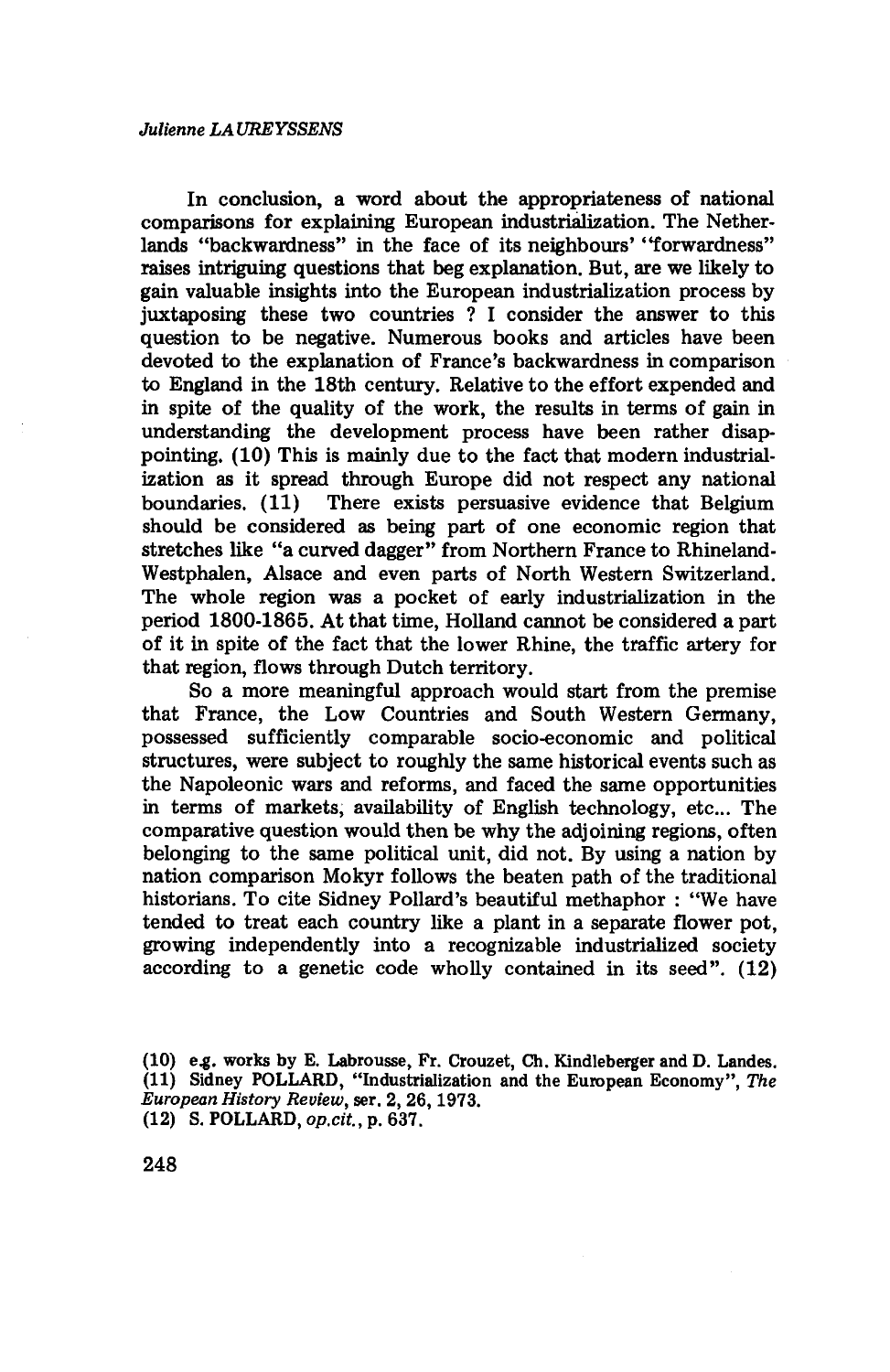*A* comparative approach placed in a more general European context would more truthfully reflect the reality **of** the dynamics **of** European modernization. Within that context the leading role of Belgium still awaits explanation.





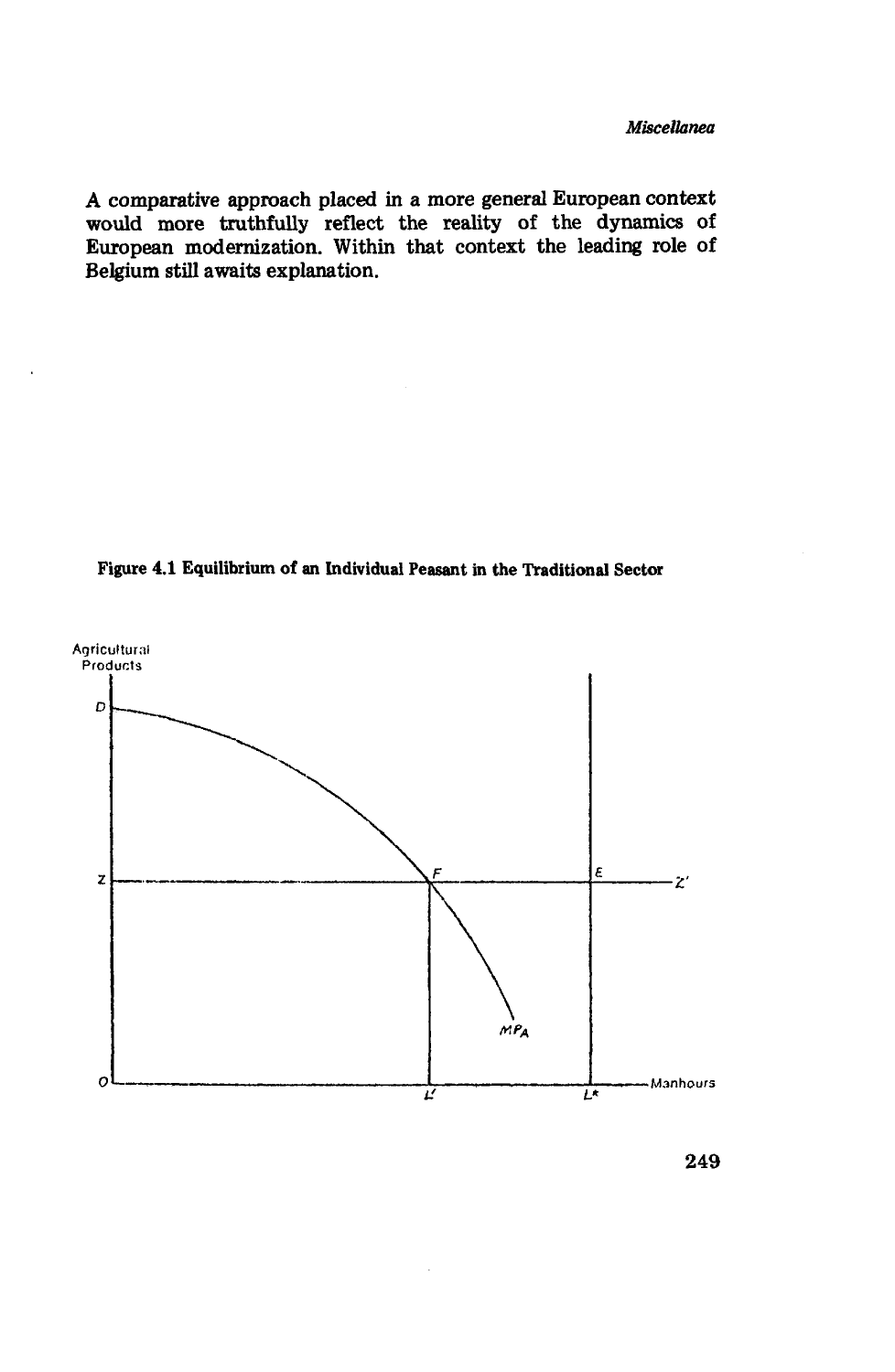







250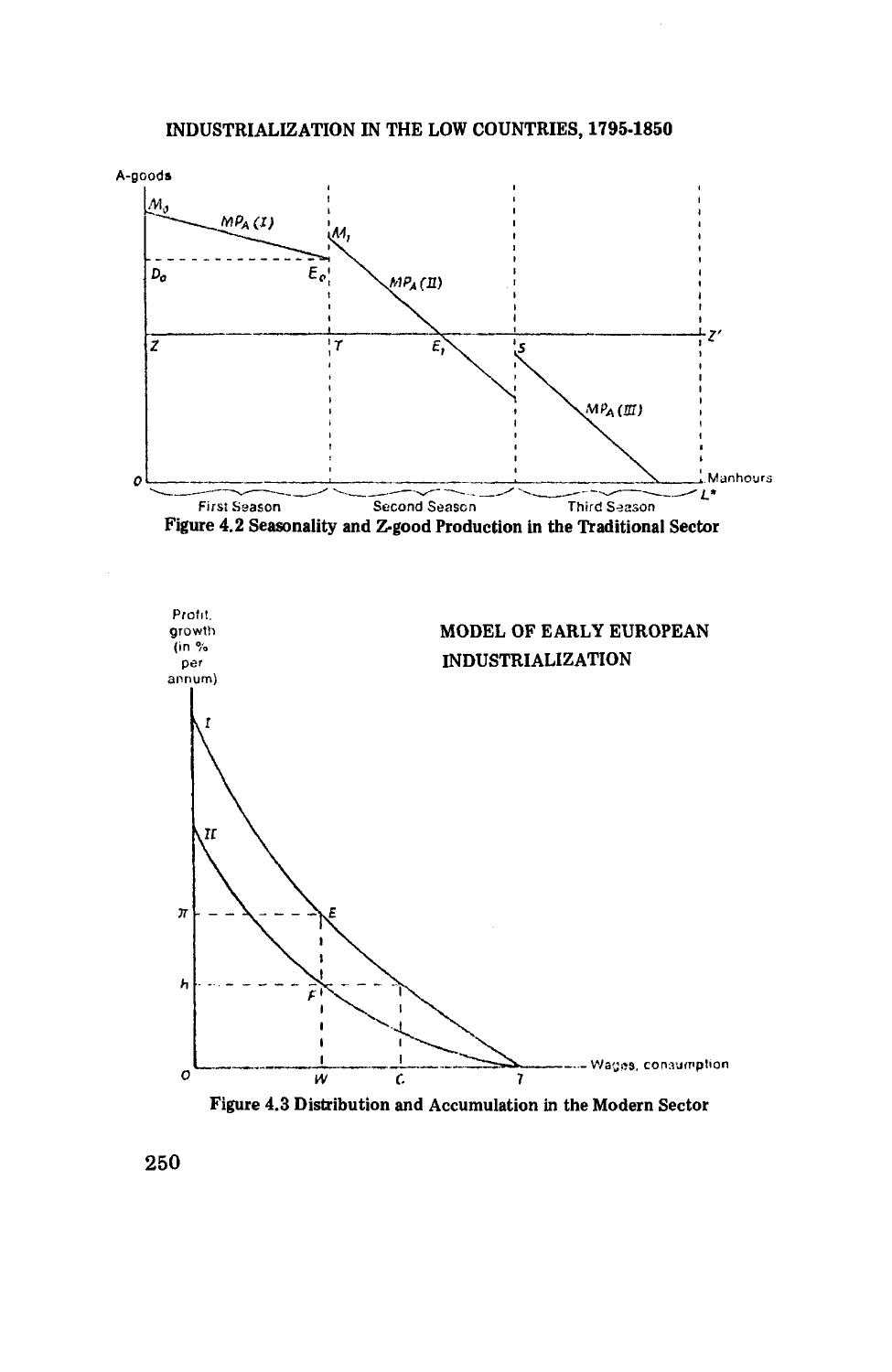

Figure 4.4 **A** complete Model of Growing Up